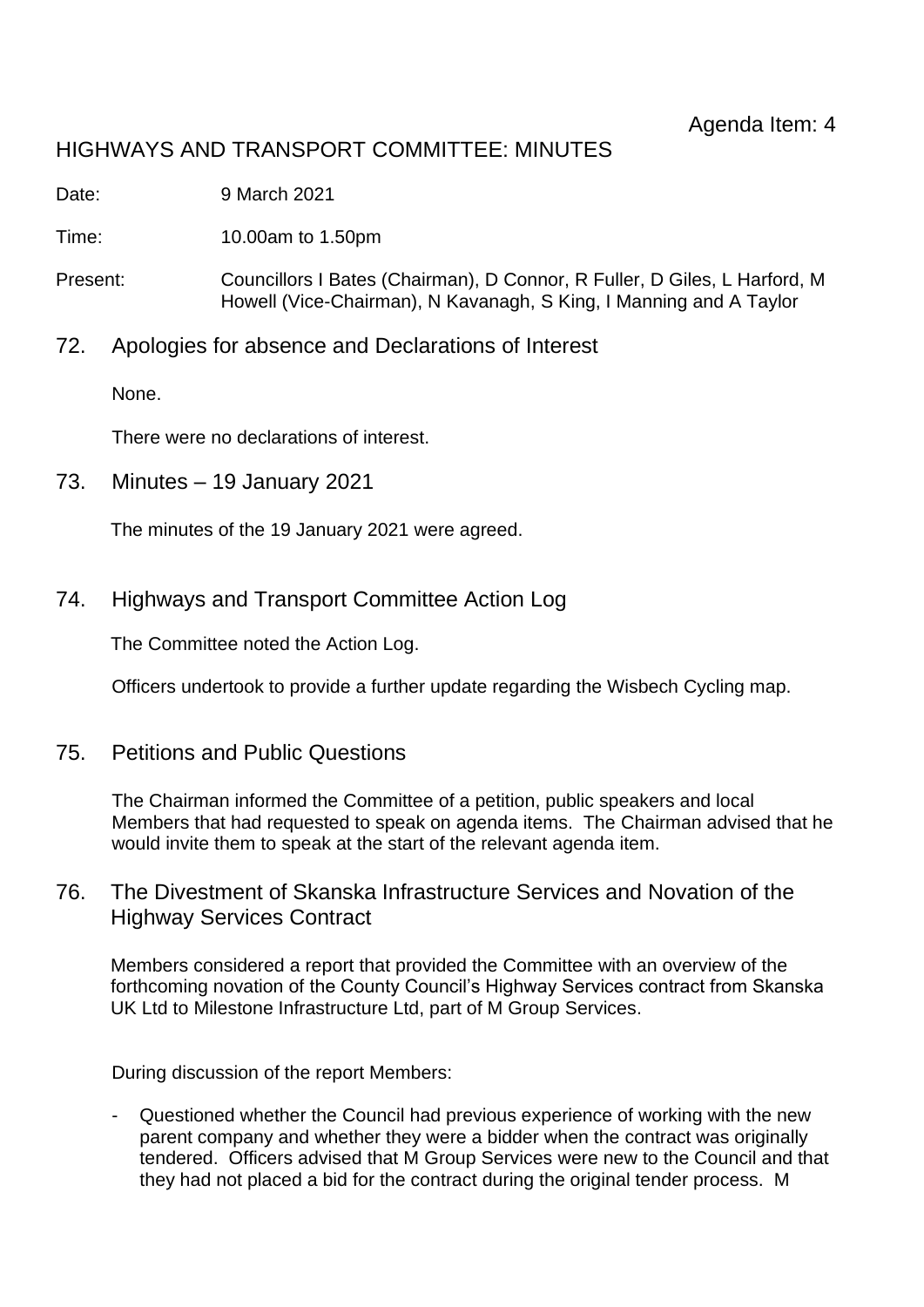Group were experienced in working with local authorities and it was the view of officers that they would have scored well if they had been part of the original tender process.

- Questioned whether there was opportunity to amend the Key Performance Indicators (KPIs) associated with the contract and drew attention to concerns raised previously regarding their efficacy. Officers explained that the KPIs couldn't be changed as part of the novation, but through the contract, agreed changes can be made. A working group was seeking to improve the current suite of KPIs and constant contract management would enhance the performance of the operator.
- Noted that the public will still see branding of Cambridgeshire Highways on vehicles and the change would not be visible to the public and the service delivered.
- Confirmed all contracts with all Councils nationwide were being novated to M Group from Skanska.
- Noted that the novation process was similar to a retendering process in terms of checks and the pre-qualifying questionnaire that demonstrated the company was able to meet the requirements of the contract. However, the terms of the contract were not open to renegotiation. Once the new company was in place then discussions would take place regarding KPIs.
- Expressed concern regarding the current performance of Skanska, highlighting several works that had either not been completed or completed to a low standard. It was therefore essential that robust monitoring of standards be maintained and KPIs be amended accordingly. Officers requested that the list of outstanding works be provided for them to be investigated.
- Noted that the risk of challenge to the process based on legal advice received was low. If a challenge was received, it would require assessment as to whether it impacted on the novation and therefore delay the process.
- Noted that the process of the novation allowed for a re-setting of the relationship between the Council and the operator. Meetings had taken place with the senior leadership team of M Group who had provided assurance regarding service improvement. The opportunity would be taken to address KPIs and improve them for enhanced contract management.

It was resolved, to:

Approve the novation of the County Council's existing Highway Services Contract from Skanska UK Ltd to Milestone Infrastructure Ltd.

### 77. Finance Monitoring Report

The Committee received the Finance Monitoring Report for the period up to the end of January 2021. In presenting the report officers highlighted the overall forecast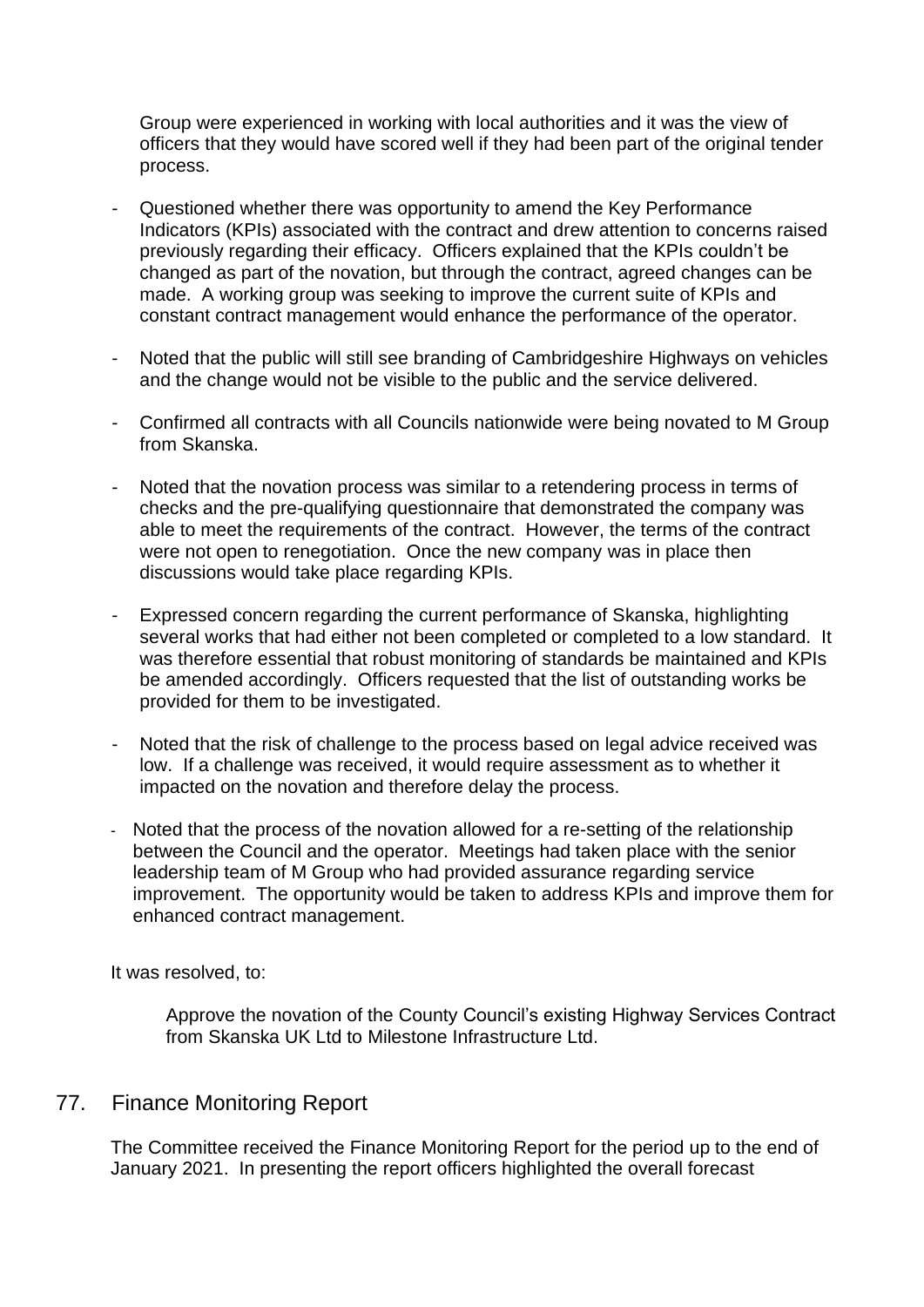underspend on the revenue budget together with the grant provided by the Government to mitigate the impact of COVID-19.

Arising from the report:

- Officers undertook to update Members on progress relating to the Leverington Local Highways Initiative Scheme (LHI). **ACTION**
- Clarification was provided by officers regarding Executive Director budget line contained in table 2.1 in Appendix A of the report. The significant variance had arisen due to the COVID-19 support grant having been lodged against that budget line.
- Members noted that the in-year forecast underspend relating to St Neots Northern Footway and Cycle Bridge would roll forward into the new financial year and would only be removed if it was not required.
- A Member questioned whether the Dragon Patcher, pothole repair vehicle was operational. Officers confirmed that the vehicles were operational.

It was resolved unanimously to:

Review and comment on the report.

### 78. Integrated Transport Block Funding Allocation

The Committee considered the proposed allocation of the Local Transport Plan Integrated Transport Block Funding Allocation. The presenting officer explained that the funding was released by the Government to the Cambridgeshire and Peterborough Combined Authority. The funding was then passed on to Cambridgeshire County Council. The presenting officer highlighted the proposed allocation of the ITB capital grant contained at paragraph 2.2 of the report.

Arising from the report:

- A Member questioned whether the £15k Accessibility Budget had been fully spent the previous year and if it had, why the allocation had not been increased. Officers confirmed that the allocation was spent during the previous financial year. Officers undertook to provide an example of how the funding was spent. Members noted that if additional funding was required then a virement could take place. **ACTION**.
- A Member sought further information and clarity regarding air quality monitoring. Officers informed the Committee that the monitoring of air quality was a function undertaken by District Councils. The funding in the allocation was for monitoring only and did not cover the delivery of mitigation schemes. Further details on how the funding was spent could be provided as part of the year-end reporting.
- A suggestion was made by a Member for additional funding to be allocated to Local Highways Initiatives.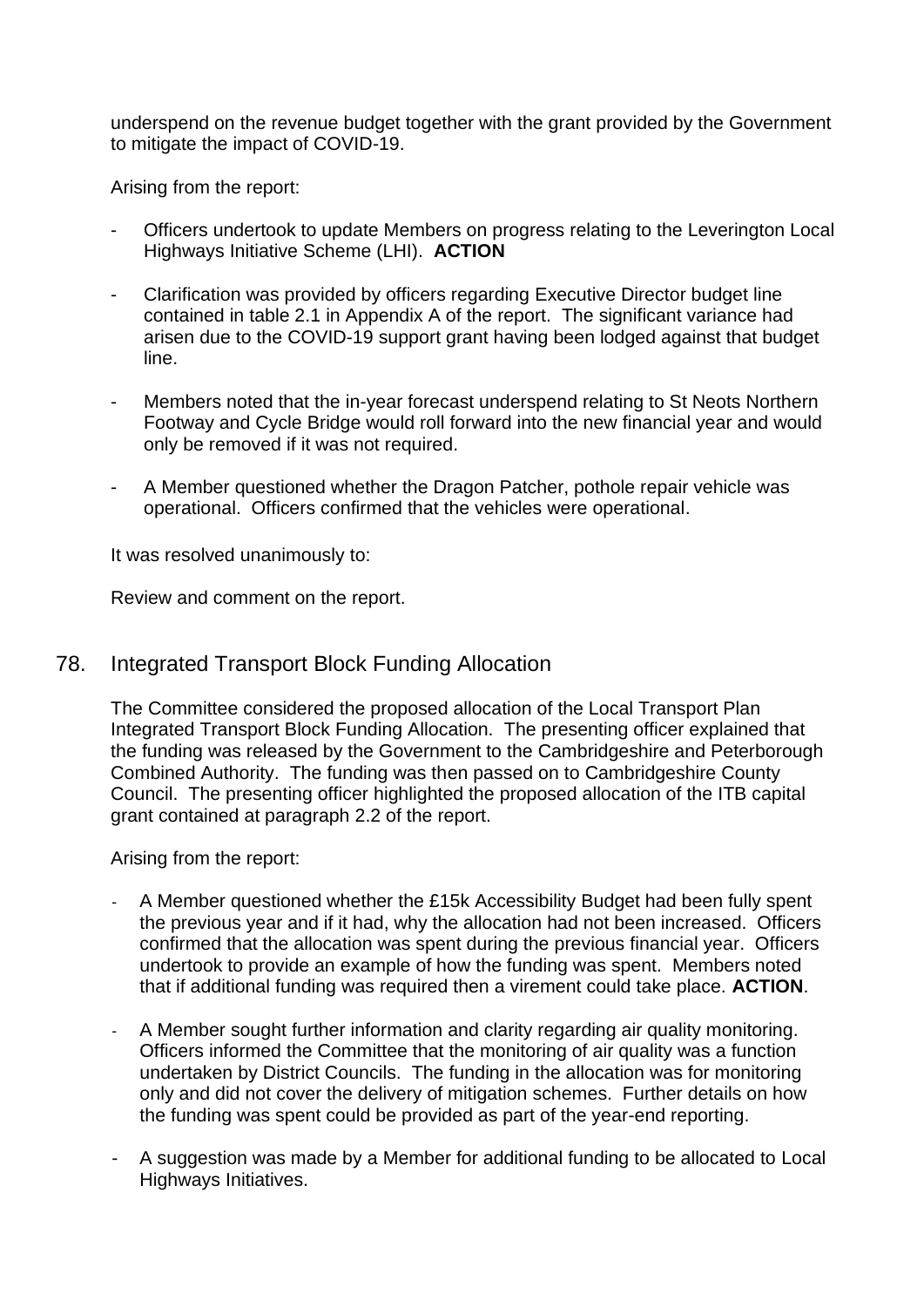- Attention was drawn to the Transport Investment Plan that had been supplied as an appendix to previous iterations of the report which was a useful tool when working with the public. Officers explained that due to a range of factors, there was a delay in the allocation of funding to the schemes. The TIP once agreed would be published on the website and circulated to the Committee. **ACTION**
- Members noted that a further report would return to Committee in the summer of 2021.

The Chairman with the unanimous agreement of the Committee proposed an additional recommendation that provided the Executive Director: Place and Economy, in consultation with the Chairman and Vice-Chairman the authority to make any necessary amendments to the proposed allocation of ITB funding following receipt of the funding from the Cambridgeshire and Peterborough Combined Authority.

It was resolved to:

- a) support the proposed allocation of the ITB funding as long as that the funding is passed to the County Council by the Cambridgeshire and Peterborough Combined Authority
- **b) Delegate to the Executive Director: Place and Economy, in consultation with the Chairman and Vice-Chairman, Highways and Transport Committee to make any amendments to the proposed allocation of the ITB funding following the receipt of the funding from the Cambridgeshire and Peterborough Combined Authority.**

### 79. Highway Operational Standards (HOS) Annual Review

Members considered a report for the Committee's approval of the County Council's Highway Asset Management Policy, Strategy and Highway Operational Standards documents. This would ensure that the Council had a current suite of documents setting out the standards for the management of the highway assets for which it was responsible.

During the course of discussion, Members:

- Sought clarity regarding the current HOS and the procurement process for the new asset management system. Officers explained that the procurement of the wider asset management system was being worked on and the specification developed. Assurance was provided that the system would link with existing strategies and policies.
- Drew attention to Appendix 3 of the report that detailed the frequency of which maintenance checks were undertaken on footpaths and prestige cycle paths. Officers explained that the frequency of maintenance inspections was based on recommendations contained in national guidance. The frequency was also derived from risk and on previous defect history.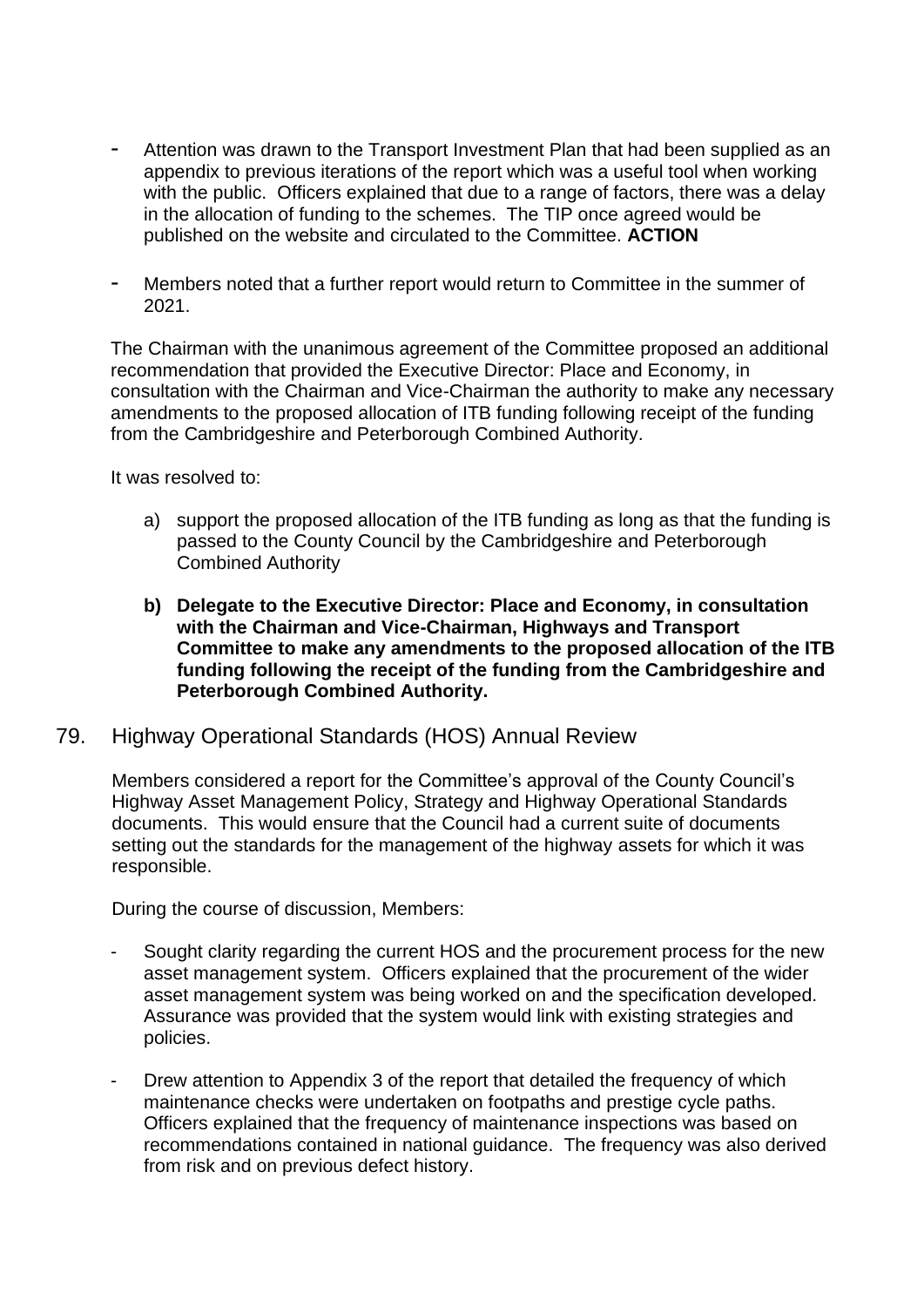- Attention was drawn to gulley emptying and questioned, following the result of a recent Freedom of Information (FOI) request whether there had been an underspend relating to gulley emptying. Officers informed the Committee that funding was allocated through the General Purposes Committee and there were now 4 teams emptying gullies, undertaking regular maintenance. Members noted that the funding also included other cyclic activities. Officers undertook to provide confirmation of whether there had been an underspend relating to gulley maintenance in previous financial years. **ACTION**
- Noted the reasons for the adoption of an asset management approach. However, attention was drawn to the insurance claims mentioned in the report that could provide indicative data on the relative condition of the highway. The number of insurance claims had risen 4-fold in Huntingdonshire, and it was questioned how many additional claims due to the surface dressing programme had been made and why had it been so bad. Officers explained that insurance claims received provided no indication of those that were not successful. It would be difficult to provide data on claims that relate to surface dressing as it may not directly relate to the claim made. Work was being undertaken with Skanska regarding potholes and further work would be undertaken with M Group following the novation of the contract relating to quality and timeliness. Officers undertook to explore further issues that have reportedly arisen following recent surface dressing. **ACTION**
- Welcomed the increased footway maintenance budget and questioned when it would be allocated and ensure that it was equitably split between rural and urban areas. Officers informed the Committee that the funding was only provided very recently, and officers were working on its allocation. A Member highlighted that residents would welcome the additional funding and requested that priority be given to its allocation.
- Sought greater clarity regarding allocations based on geography. Officers explained that the programme tended to be based on asset condition, life-cycle and the time of year rather than geography. However, it was accepted that there might be a proliferation of certain assets in particular areas, such as more footpaths in Cambridge City. The presenting officer undertook to review the paragraph to ensure clarity. **ACTION**
- Expressed concern at the number of Local Highway Initiative bids that were coming forward that sought to address maintenance issues.
- Referred to street lighting that was excluded from the strategy. Street lighting was extremely important to residents with complaints received regarding darkness along certain streets, coupled with issues relating to the condition of pavements. The LHI budget was being requested for additional street lighting which was of concern. Officers explained that the street lighting was managed separately. There was no policy that sought to readdress streetlighting, therefore it was for local communities to determine whether they wanted additional street lighting.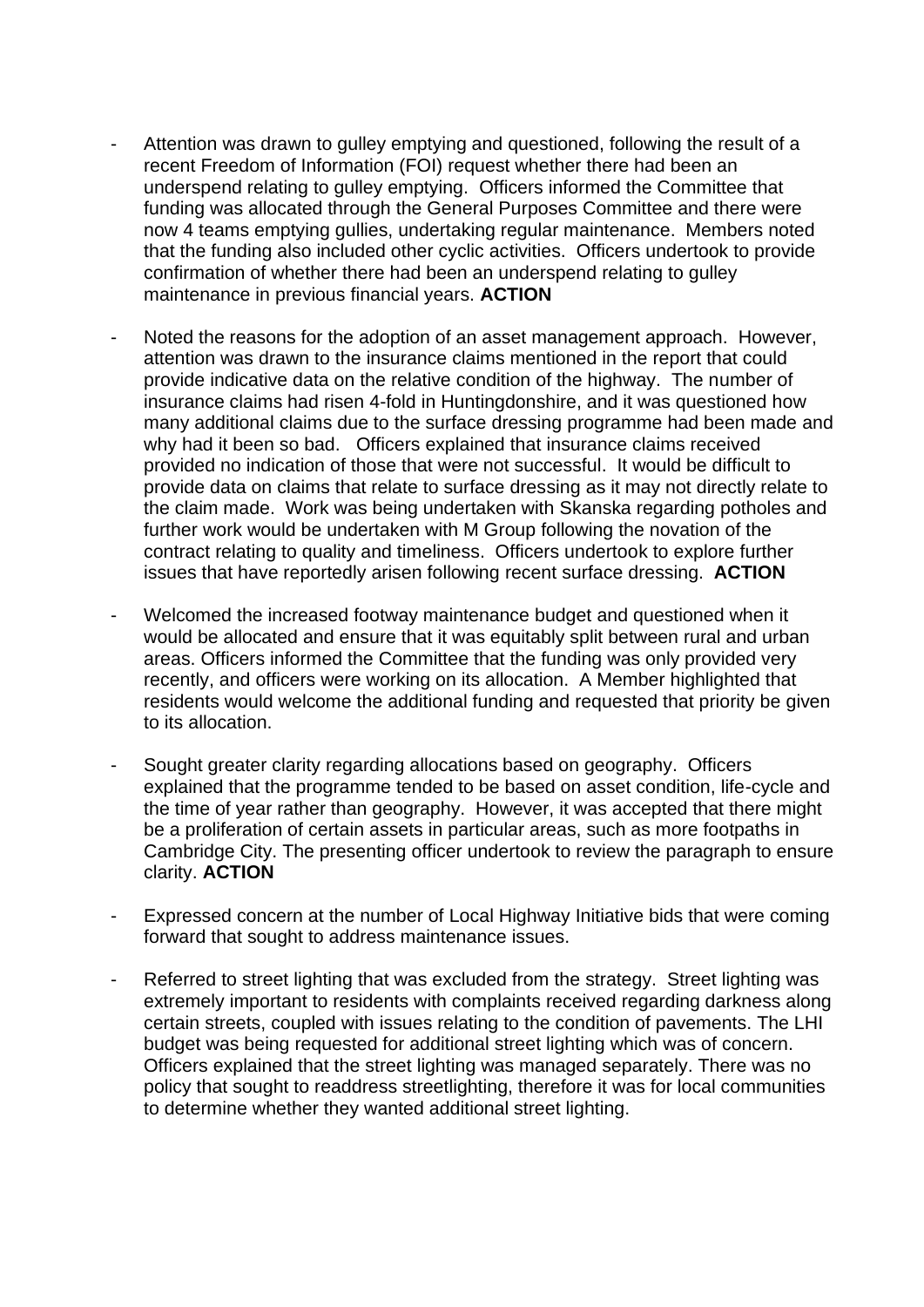It was resolved to:

- a) Approve the latest version of the Highway Asset Management Policy;
- b) Approve the latest version of the Highway Asset Management Strategy;
- c) Approve the Highway Operational Standards (HOS);
- d) Agree that the Executive Director Place and Economy, in consultation with the Chairman/Vice Chairman of the Highways and Transport Committee, can make minor amendments to Appendix R of the Highways Operational Standards in accordance with the approved asset management principles;
- e) Agree that the Executive Director Place and Economy, in consultation with the Chairman/Vice Chairman of the Highways and Transport Committee, can make minor amendments to the budgetary apportionments derived from Appendix Q of the Highways Operational Standards;
- f) Agree that the Executive Director Place and Economy, in consultation with the Chairman/Vice Chairman of the Highways and Transport Committee, can append to the HOS other policies that might be approved by this committee; and
- g) Agree that Executive Director Place and Economy, in consultation with the Chairman/Vice Chairman of the Highways and Transport Committee, can make amendments to the Highway Operational Standards (including Appendix R) to reflect actual amounts of capital funding received via the Needs Based Formula and Incentive Fund.

## 80. A14 Cambridge to Huntingdon Scheme Update

The Chairman invited Matthew Danish, representing CamCycle to present a petition that had received over 600 signatures relating to the agenda item.

Mr Danish, introducing the petition requested Cambridgeshire County Council and the Highways and Transport Committee to:

1. Remove the dangerous chicane barriers that were recently installed on the approaches of the new active travel bridges over the A14 at Bar Hill and Swavesey.

2. Adopt the government's design manual Local Transport Note 1/20 in order to ensure that design and work on active travel and cycling infrastructure in the county produces fully accessible and inclusive routes that are suitable for people of all ages and abilities as well as being compatible with all modes of active travel that use those routes.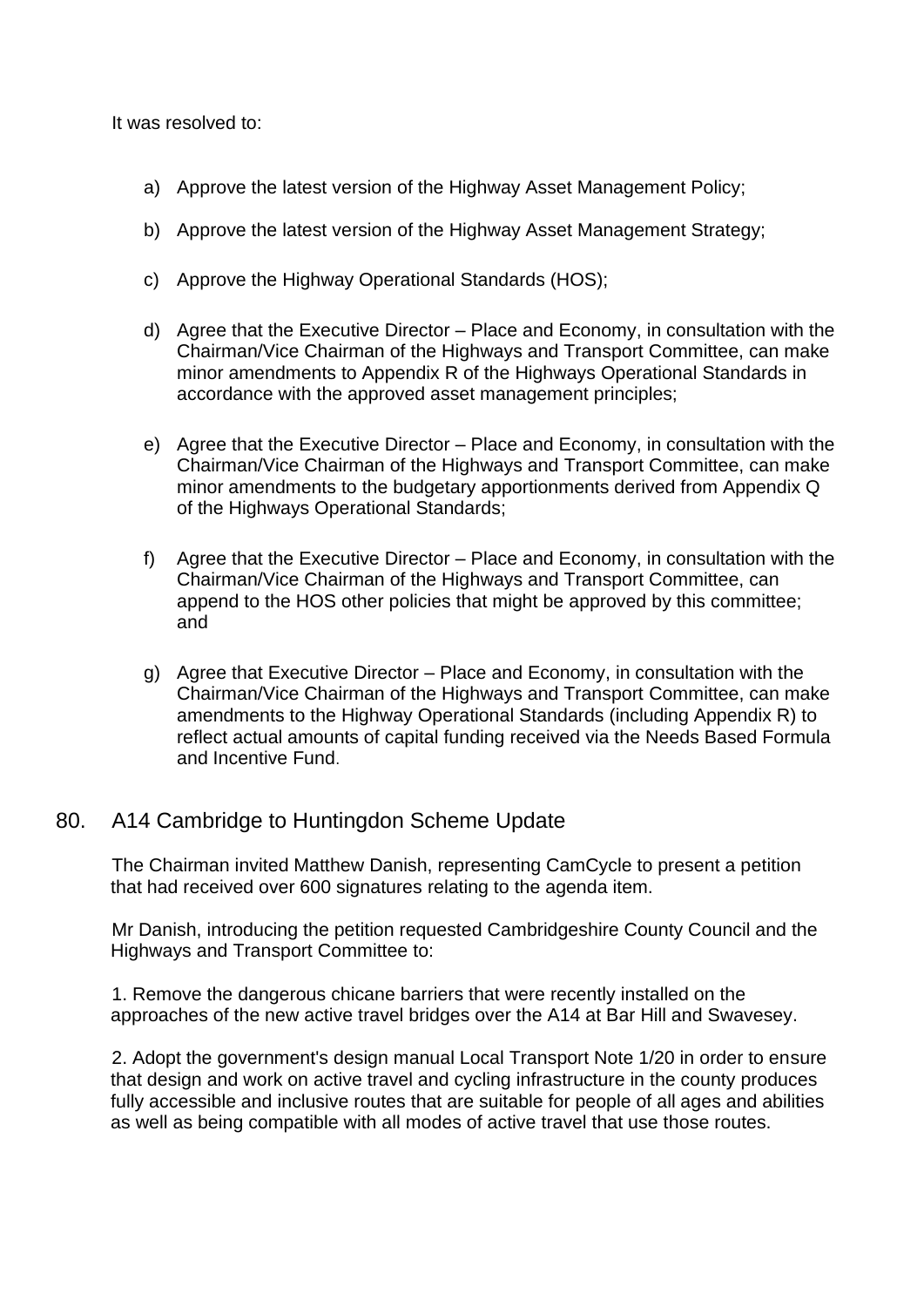In support of the requests Mr Danish provided the following information. Two new active travel bridges for walking, cycling and horse-riding over the A14 were opened during 2020: one near Bar Hill and the other near Swavesey. These bridges were built to modern standards, with ample-width pathways and gentle slopes, and they were well received by the public. They had been safely and successfully used by walkers, cyclists and equestrians for several months.

In January 2021, without any warning or discussion, works suddenly appeared on the approach pathways of these bridges, and dangerous new chicane barriers that obstruct the pathways were installed. Each barrier squeezes the pathway down to a very narrow pinch-point with a sharp turn. They have created a new hazard where there was none before, with people liable to slip and fall trying to navigate through the tiny gap. The narrowing of the path created conflict and forced people into close proximity during a pandemic, when the Council was supposed to be creating more space for people to spread out. Last, but not least, the Council had broken the law and violated its public sector equality duty by installing barriers that created severe difficulties for disabled cyclists who were using tricycles, tandem cycles or adapted cycles on the new bridges.

The government published a cycling design manual called Local Transport Note 1/20, and the intention of the manual was to ensure that all cycling and related infrastructure was designed to be completely inclusive and accessible to all people. Summary principle 16 in the document states: 'Access control measures, such as chicane barriers and dismount signs, should not be used' because 'they reduce the usability of a route for everyone, and may exclude people riding nonstandard cycles and cargo bikes'. It also states, in paragraph 5.6.3 that: 'Deliberately restricting space, introducing staggered barriers or blind bends to slow cyclists is likely to increase the potential for user conflict and may prevent access for larger cycles and disabled people and so should not be used'.

The installation of dangerous new chicane barriers was specifically prohibited by the Government's new manual.

By adopting Local Transport Note 1/20, the Council would help assure the public that they would always design infrastructure in a manner that met national standards and was inclusive and accessible to all people. Therefore, the petition called for the Council to undo the damage that was recently done and to adopt the new design manual to ensure that such damage would not occur again.

The petition was supported by Camcycle and the Swavesey & District Bridleway Association.

A Member sought clarification as to whether the barrier that was the subject of the petition was of the same design as the one that was installed on the Biomedical Campus and was ultimately removed. Mr Danish confirmed that the barrier was of a very similar design to the one that was removed as it was deemed hazardous.

In response to a Member question Mr Danish, confirmed that as far as he knew motorcycles using the path had not been an issue.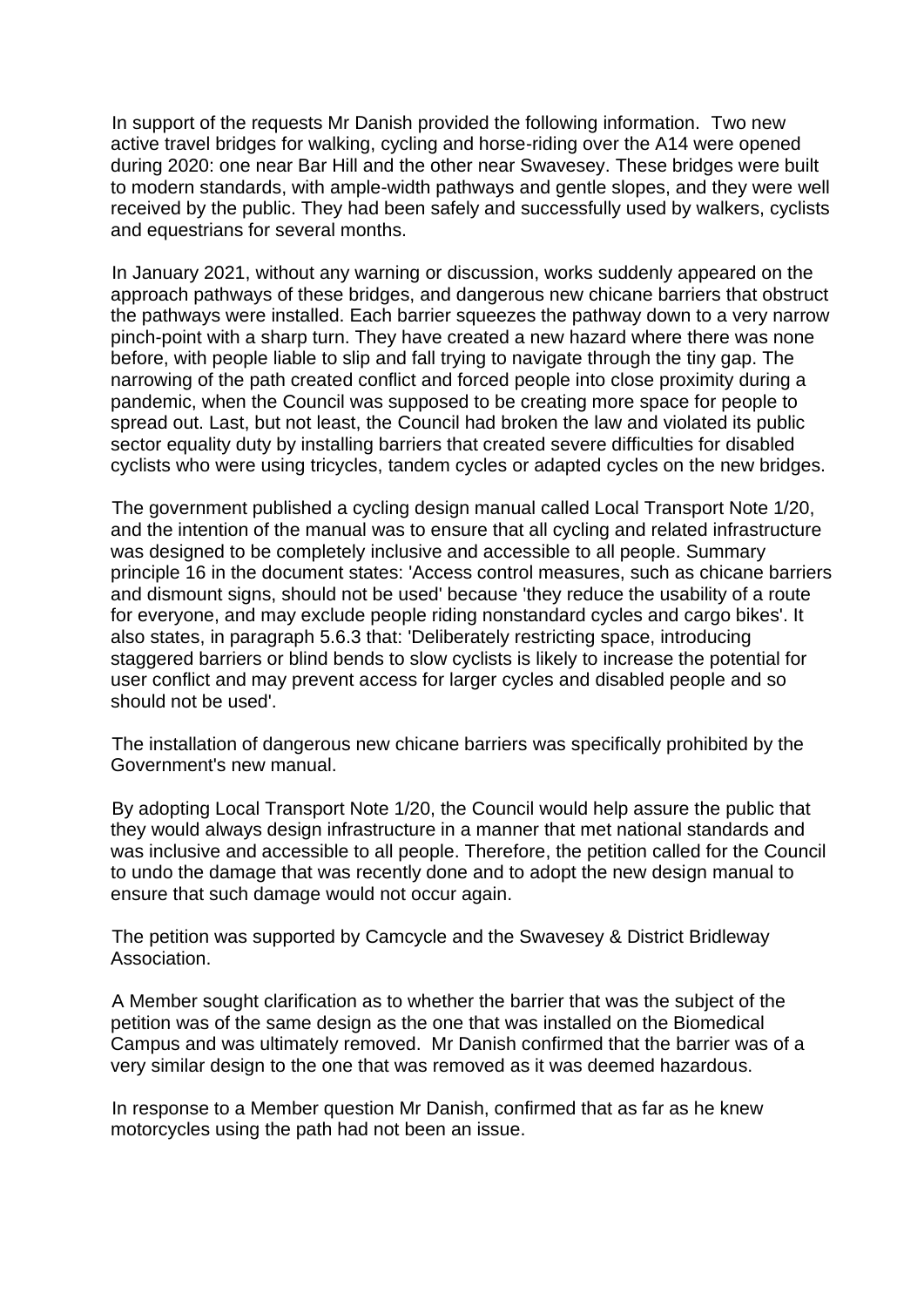The Chairman thanked Mr Danish for the petition and confirmed that a formal response would be sent within 10 working days of the meeting.

Presenting the report, the Assistant Director: Infrastructure and Growth informed the Committee that the scheme was still under construction and there were 2 remaining sections to complete. The rest was complete and there were sections that had been adopted by the Council. De-trunking was in its early stages and would complete by the end of this year.

The impact of COVID-19 had made assessment of traffic levels difficult. Further assessment was being undertaken and concerns regarding the impact of the new A14 on traffic volumes on particular routes would be escalated to Highways England.

Attention was drawn to the damage to the network caused by the construction of the A14. Members noted that local communities had suffered significant disruption with Heavy Goods Vehicles (HGV) using shortcuts to avoid diversions and had left a negative impact on the network. Officers were working with Highways England regarding maintenance and repairs. Conversations had also taken place with the Department for Transport in order to provide funding for repairs. The Committee would be updated as the work progressed.

With regard to the barriers located on the bridge at Bar Hill and Swavesey, the Committee was informed that they resulted from a stage 3 road safety audit undertaken by Highways England in consultation with the Council. There were 2 issues identified relating to vulnerable users, with steep approach ramps there was risk to cyclists entering the live carriageway at the bottom of the ramp. In all instances the key design was safety for all users which required a balanced approach. The Council was now the adopter of the assets and the barriers associated with the structures were being reviewed and the Committee would be updated when completed.

The Chairman invited local Member Councillor Mandy Smith, to address the Committee. Councillor Smith requested a copy of the response to the petition and sought clarification of whether the bridge at Swavesy was designed for equestrian use. Officers confirmed that the bridge did not have high enough parapets for equestrian use of the bridge. Councillor Smith requested a meeting with officers and the Chairman of the Committee regarding a potential bridge crossing. Councillor Smith drew attention to the damage to verges that had occurred during the construction of the A14 and expressed hope that restoration work would be completed.

The Chairman confirmed that a meeting would be scheduled.

In response to a Member question regarding whether she would support the removal of the barriers mentioned in the petition, Councillor Smith indicated that she would await the response of officers and discuss further with them.

During discussion Members:

Thanked officers for their attention to the issues that had been brought to their attention.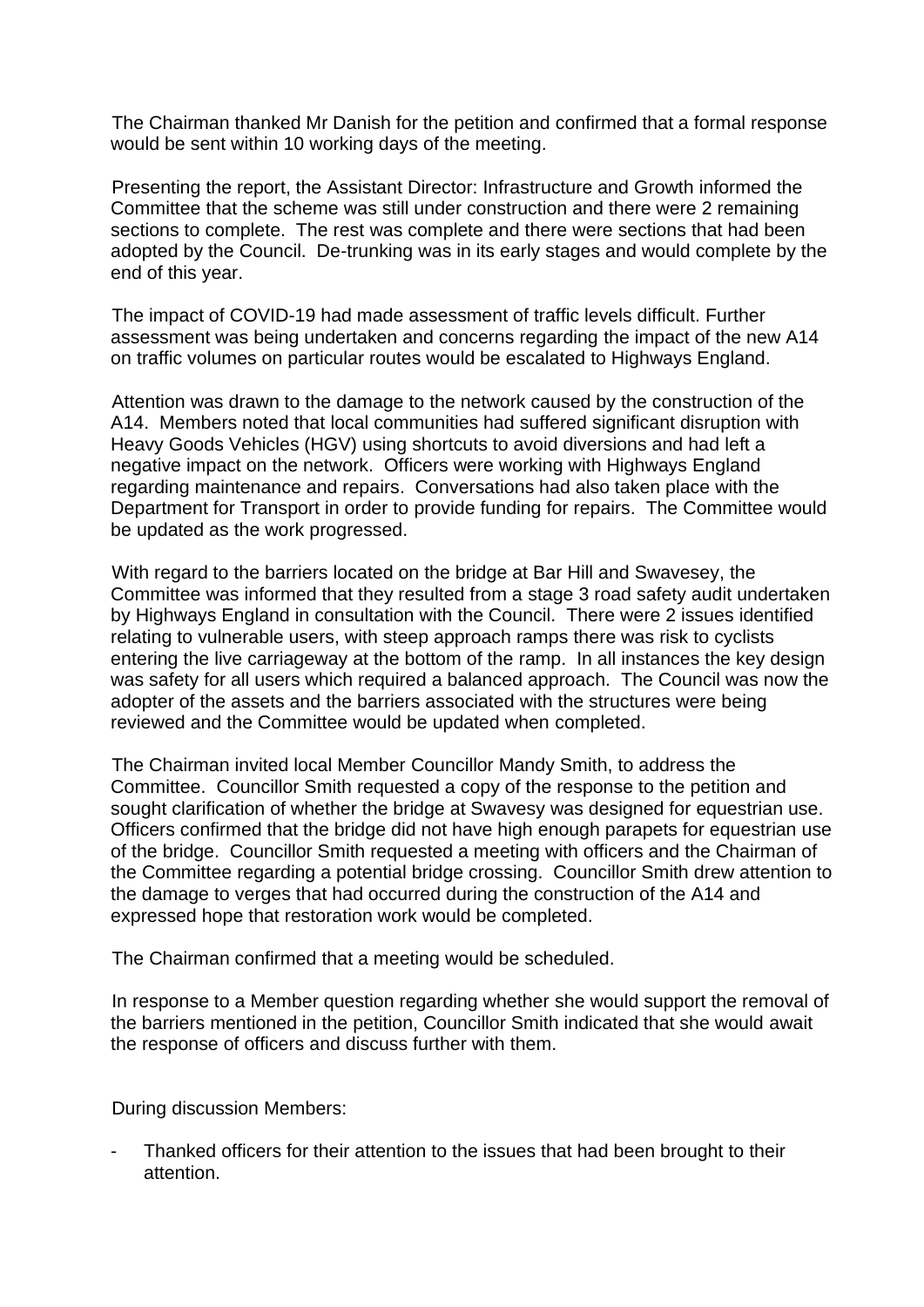- Expressed concern that the A14 scheme had not yet been delivered in totality. The through route had been delivered, however, the project as whole had not yet been completed. Members were disappointed with Highways England and their attitude towards damage that had been incurred by the highways network as a result of the works.
- Drew attention to the number of representations from residents regarding signage that had not yet been updated to reflect the new road. Officers informed Members that signage had been delayed especially with regard to wider signage along the corridor and was still underway.
- Noted that with regard to the A1123 and B1040, a detailed survey was being undertaken to obtain data on usage that would be escalated with Highways England and be compared with the original traffic modelling. If the results were different to the original modelling, then there was a legal requirement for mitigation.
- Welcomed the suggestion of the Executive Director: Place and Economy to invite Highways England to the next meeting of the Committee to address concerns raised by Members. **ACTION**

Councillor Manning proposed an additional recommendation, seconded by Councillor Taylor, in response to the petition presented to the Highways & Transport Committee, that the Committee formally adopted the Department for Transport Local Transport Note 1/20.

During debate of the proposal it was agreed that it would be in order for a proper assessment of the adoption to take place and a report be presented to the next meeting of the Committee. On that basis the proposal was withdrawn.

It was resolved to:

- a) Note the progress with the scheme to date.
- b) Approve the formal submission of the issues outlined in section 2.3 to Highways England to request further review and investigation as part of its Post Project Review

### 81. Major Infrastructure Project Delivery, Governance and Risk Management

The Committee considered a report that provided Members with an update on the improvements underway relating to delivery of infrastructure projects, their governance and risk management.

During discussion of the report:

The Committee noted that the methodology of Prince 2 would be adapted for Cambridgeshire and a refined version would be used for smaller projects.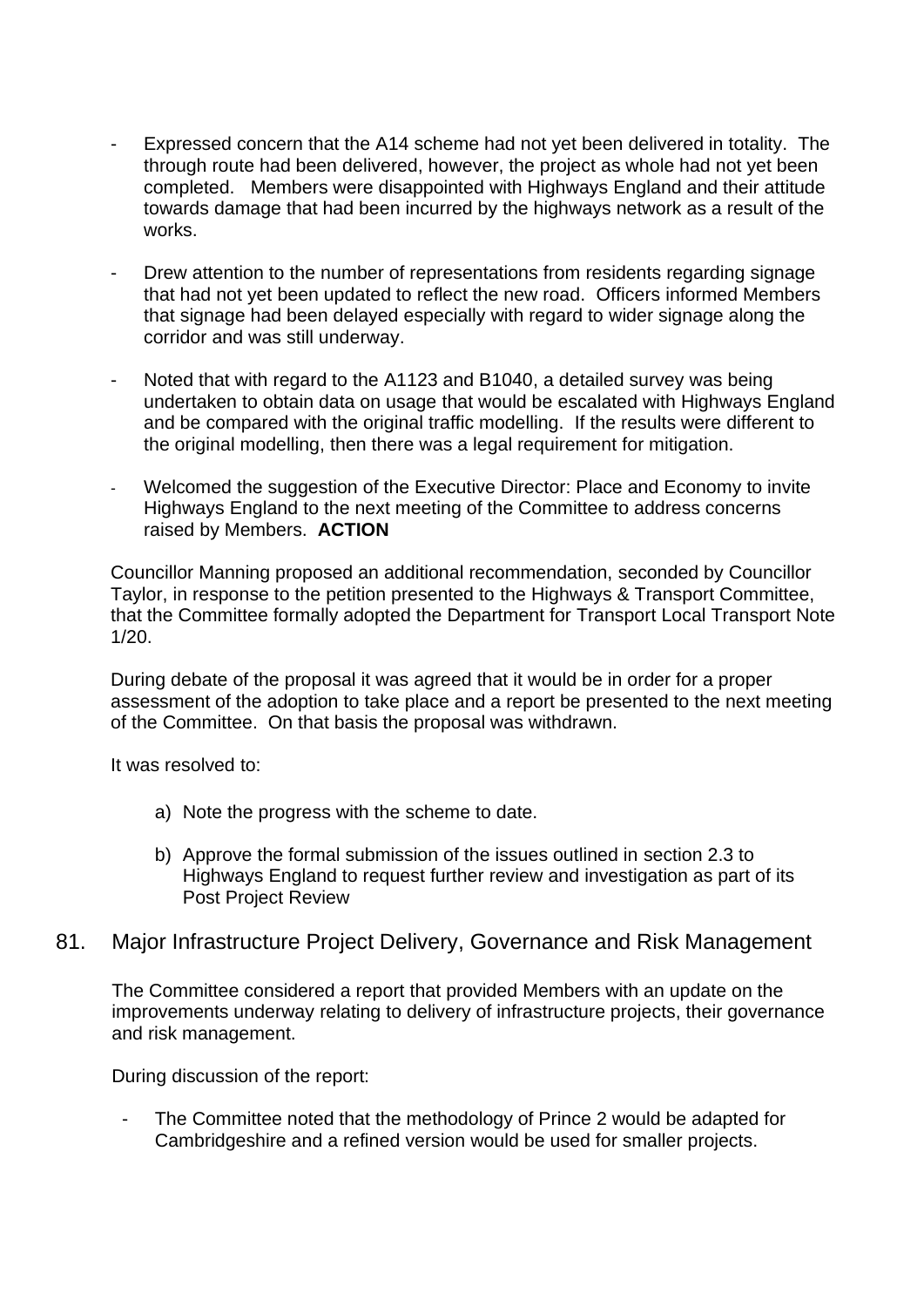- Members welcomed the report and suggested that it would be useful to review after a year through exception reporting. Officers recognised the need for exception reporting and confirmed that a report would return to the Committee in the future.
- A Member highlighted the importance of reporting budget variance to the Committee and that it was essential local Members be kept informed. The Member sought assurance regarding recommendation d) of the report that it applied to local Members as well as members of the Committee. Officers explained how local Members were involved through Member Advisory Groups. The importance of an effective communications strategy was emphasised and the importance of local Members recognised.

It was resolved to:

- a) note the improvements underway relating to the delivery of infrastructure projects;
- b) agree committee decisions are required gateways 2, 4 and 6 of the gateway framework as part of project governance;
- c) note the project status summary in Appendix 3 including key risks and mitigation; and
- d) agree regular reporting of projects to Members

#### 82. Residents' Parking Delivery Review

Due to time constraints, the Chairman exercised his discretion and moved the Residents' Parking Delivery Review forward on the agenda in order to enable its fullest discussion.

The Chairman informed the Committee that there were a number of speakers regarding this item. The Chairman invited Mr Veli Aghdiran, resident of Guest Road and speaking on behalf of Guest Road Area Residents' Association.

Mr Aghdiran drew attention to the pressured car-parking situation in the Guest Road area that had been further compounded by the COVID-19 pandemic that had resulted in a substantially increased demand for parking over supply. There had been several refurbishments of properties which had resulted in additional trade vehicles. Residents now used their cars as a last resort because of the difficulty of finding any space in the area. Mr Aghdiran shared the experience of residents who had experienced issues with the residents' parking scheme. Mr Aghdiran believed that there were creative solutions that could be employed to better use the parking space available and concluded by stating that he was intending to draw the Committee's attention to residents' experiences rather than advising of solutions.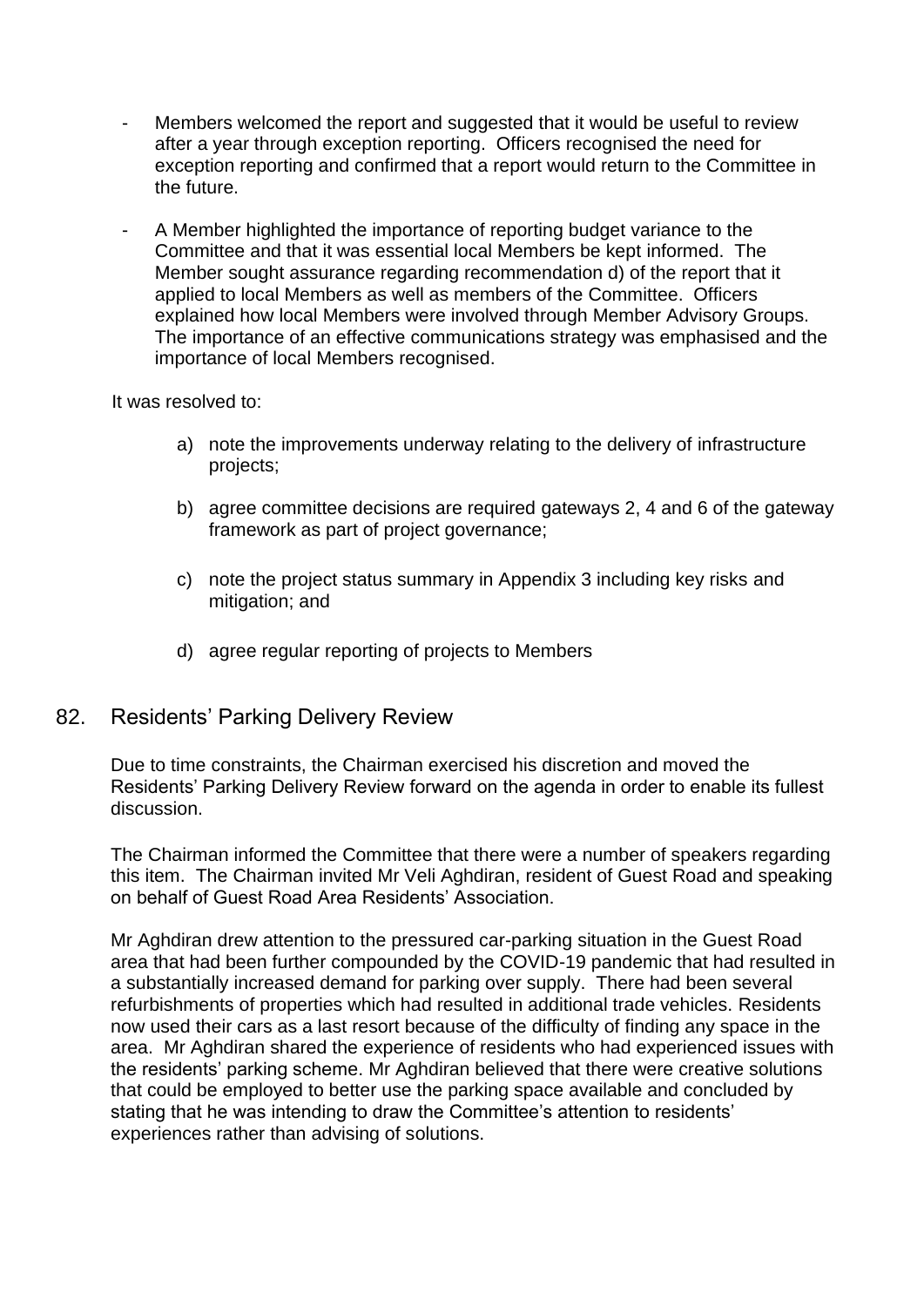The Chairman invited Mr Jim Chisolm, speaking on behalf of CamCycle to address the Committee.

Mr Chisholm, began by highlighting his experience of early controlled parking zones in Guilford and the impact on residents and people travelling into the area. However, they offered significant reward for those wanting more pleasant neighbourhoods. Highlighting the 'new' post-pandemic normal, Mr Chisholm informed the Committee there was a risk that many would drive and park on residential streets rather than use public transport or Park and Ride. Given the gestation time for such schemes, there could not be any delay in action.

Mr Chisolm emphasised the benefits of Residents' Parking Schemes that included:

- Reduced numbers of parked and moving motor vehicles make it far more pleasant and safer for pedestrians and cyclists
- Residents who owned a car had greater certainty regarding parking availability
- Space could be made available for increased numbers of light delivery vehicles, which may otherwise obstruct all traffic
- By reducing the number of known free commuter parking slots it reduces pollution and congestion city wide, and hence the delays to essential users and buses with their passengers.

Mr Chisholm concluded by highlighting option 3 that should include the Greater Cambridge Partnership proposals for supporting an Integrated Parking Strategy as the preferred option.

The Chairman invited Cambridge City Councillor, Dave Baigent, to address the Committee. Councillor Baigent drew attention to the overarching strategic plan to reduce traffic entering the city and the on-going work to promote active travel. Councillor Baigent requested that the Council pledge to address the parking scheme that was offered to residents in Romsey. The impact of the Coleridge scheme was that cars had been shifted into the Romsey area, adversely impacting residents ability to park.

The Chairman invited local Member Councillor Linda Jones, to address the Committee. Councillor Jones highlighted paragraph 2.3 of the report onward. The report made clear there were several areas of the city where there was significant pressure. She noted the work that had been done so far but would not be addressed by a return to normal. And there needs to be a level of flexibility and creativity with existing space. Options 2, 3, and 4 would all need to be considered. Councillor Jones emphasised the need to consider options 3 and 4 and the need to act swiftly and bring options back to Committee.

Local Member, Councillor Jocelynne Scutt, was invited by the Chairman to address the Committee. Councillor Scutt, drew attention to the partnership work of the Council with the Greater Cambridge Partnership (GCP) relating to residents' parking schemes where the overall aim was to reduce congestion and pollution in the city that would be of benefit to everyone in the county. Councillor Scutt stated that it was clear that options 3 and 4 contained within the report overlapped one another and emphasised that it was option 3 that fulfilled the purpose of residents parking schemes. Councillor Scutt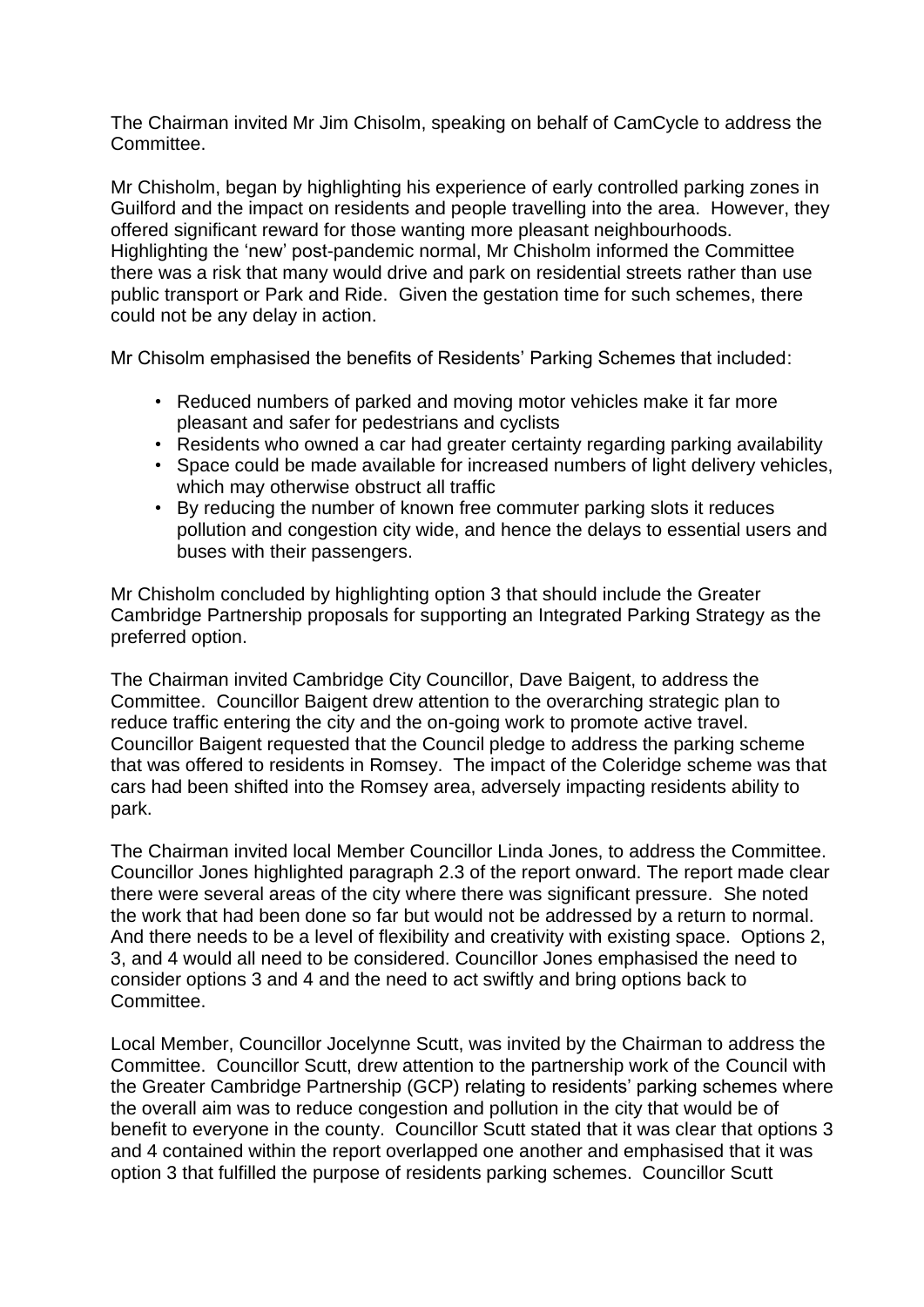highlighted areas within her Division that were suffering from the pause in developing parking schemes. There is a need to promote bus transport for those outside the city and car clubs for those within the city in conjunction with parking schemes.

The presenting officer introduced the report. The report was being presented to Committee following a 12 month pause to residents' parking schemes. The Committee noted that contrary to the report, GCP funding for residents' parking schemes was still available and had not ceased.

Arising from the report:

- A Member commented that further work was needed with partners on the approach to schemes and therefore option 4 was preferred.
- In highlighting work that had been undertaken in developing a scheme for Romsey that was affected by the decision to suspend further work on schemes, a Member commented that their preferred option was a combination of 3 and 4.
- The success of schemes in Coleridge West were highlighted by a Member and the elimination, as a result, of cars parking on verges causing them damage.
- A Member urged caution regarding differential charging rates for electric vehicles as it created inequalities by benefiting more wealthy residents who could afford such vehicles.
- A Member emphasised the importance of resident's quality of life. Parking was a huge problem where driveways were blocked, streets were blocked and people suffered constant noise and abuse from people arguing over spaces and urged the Committee adopt an option that got the programme back on track.
- The Chairman drew attention to the work undertaken by the GCP and a recently published report for their forthcoming meeting of the Executive Board. The GCP were considering a number of options regarding transport, cycling and parking that would link to option 4 of the report.

Councillor Manning, proposed an amendment to recommendation a) of the report to approve option 3 rather than 4 as the most appropriate way forward. Councillor Taylor seconded the amendment. On being put to the vote the amendment was lost.

It was resolved to:

- a) Consider the four options outlined in part 1 of this report and, in-line with officers' recommendation, approve option 4 as the most appropriate way forward; and
- b) Consider the four options outlined in part 2 of this report and instruct officers to undertake further work and to come back to committee later in 2021 with a detailed proposal.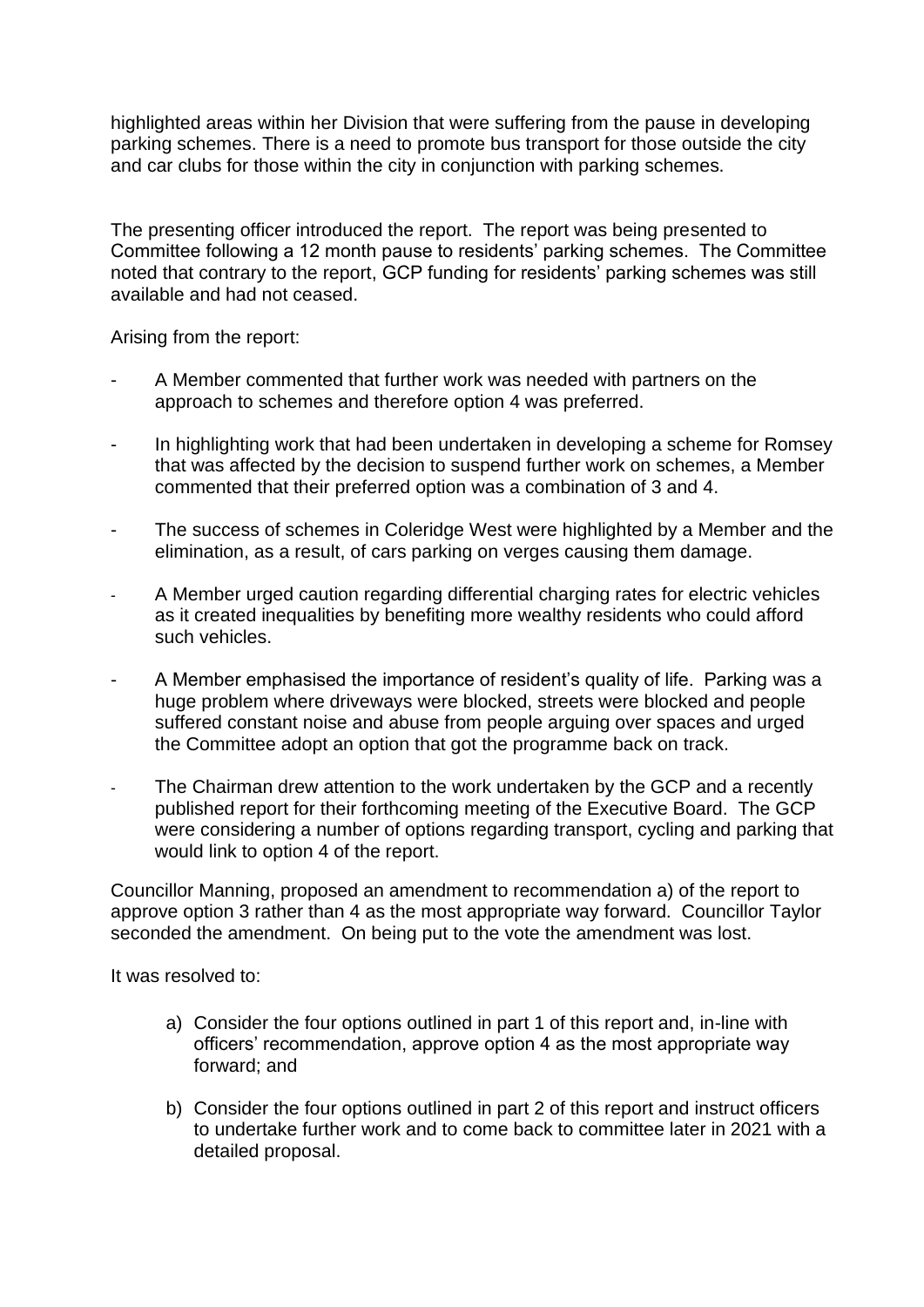## 83. Local Highway Improvement (LHI) Member Working Group

Members received a report that sought the Committee's approval of the outcome of the LHI Working Group's discussions and suggested amendments to the LHI initiative

The Chairman invited Councillor Linda Jones to address the Committee in her role as a member of the LHI Working Group. Councillor Jones, highlighted the chairing of the LHI Panels and the idea that officers chairing the meeting would ensure consistency. Attention was drawn to the Frequently Asked Questions (FAQs) appended to the report that emphasised that the LHI process was a serious, formal one.

Councillor Jones, drew attention to the view of the Working Group that a minority of Cambridge City Councillors should be included within the Cambridge City LHI Panel as there were a wide range of LHIs within the City and the City Council made a significant funding contribution to the funding of the schemes.

Arising from the report:

- Members supported the comments of Councillor Jones, highlighting the unique circumstances of Cambridge City and therefore there should be representation from Cambridge City Councillors on the LHI Panel.
- A Member commented that with regard to chairing LHI Panels it was acceptable for an elected Member to chair the meeting providing that there was consistency in officer attendance at the meetings.
- A Member commented that it was very much work in progress and suggested a further review in the next Council. Attention was drawn to the minimum number of Councillors that should be present at a panel and suggested the number should be 5 rather than 6 as there was rarely more than 5 in attendance.

Following discussion of the report it was proposed with the unanimous agreement of the Committee to amend recommendation c) to reduce the minimum number of County Councillors to 5 and add an additional recommendation for the inclusion of a minority of Cambridge City Councillors in the Cambridge City LHI Panel.

It was resolved to approve:

- a) Appendix A revised application criteria;
- b) A maximum of 2 people to present per application at the LHI panel meetings;
- c) Future LHI panels to comprise a minimum of 6 **5** and a maximum of 8 County Councillors from divisions within the relevant district areas;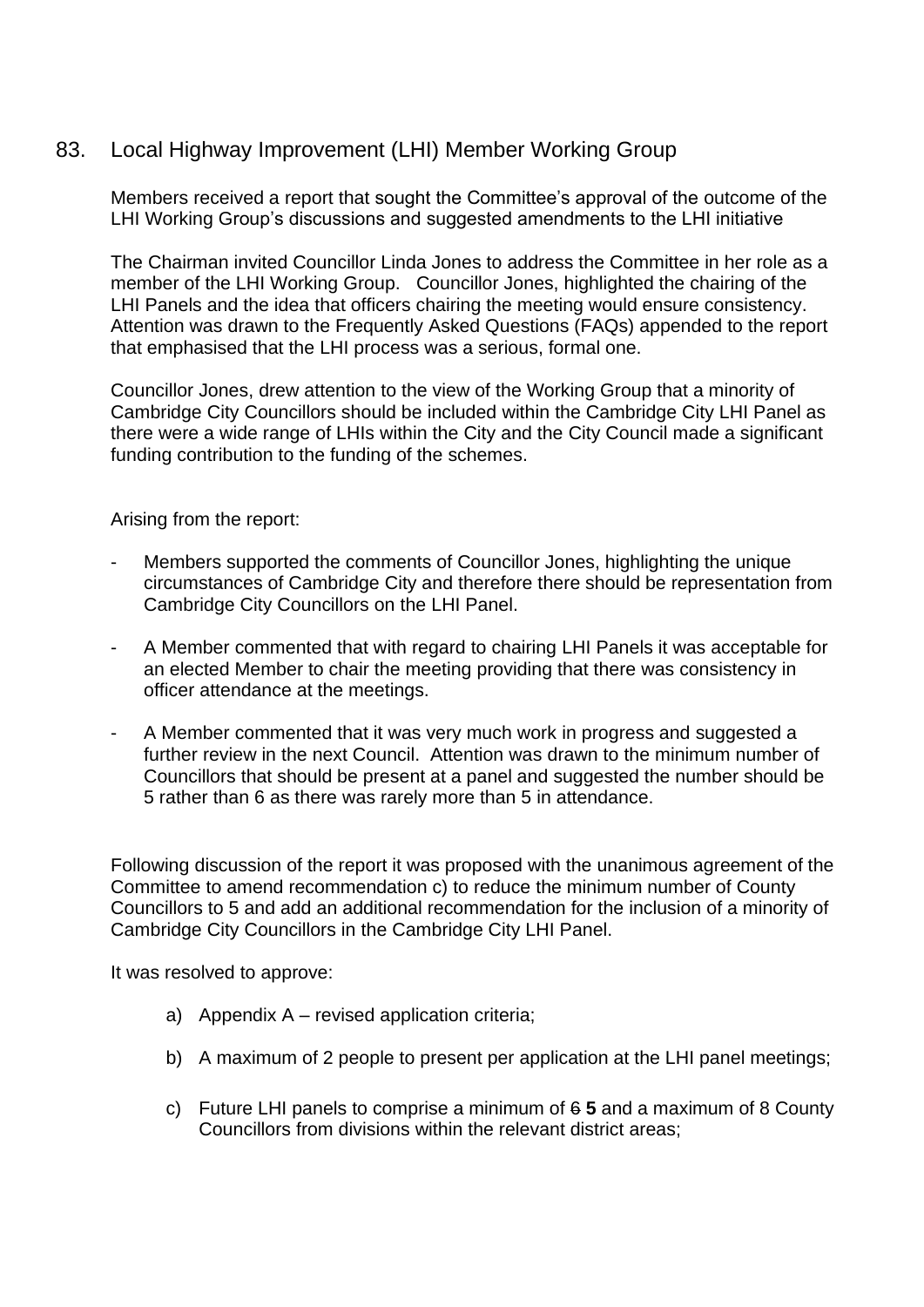#### **d) Panel membership in Cambridge City, due to its unique circumstances, should include a minority of City Councillors**

- e) That the chair of the LHI panels is to be chosen from the LHI Members sitting on the elected LHI panel and that the chair is to be agreed prior to the start of the panel meeting; and
- f) The review of the online LHI panel meetings to determine whether panels should be held online going forward

## 84. Highways Verge Maintenance

The Committee considered a report that apprised Members of the new approach to management of highway verges across Cambridgeshire following the launch of updated national guidance.

During discussion:

- A Member highlighted that many members of the Committee received an email expressing concern about the proposed reduction to 2 verge cuts and the impact that would have on rights of way. The presenting officer confirmed that the report did not address rights of way and there were no proposals to change.
- The Committee noted that officers worked closely with District Council colleagues and shared programmes to ensure as much as possible that cutting was timed with rubbish collection.
- A Member highlighted the impact of poor parking in Cambridge City that severely impacted on verges and questioned whether it caused additional cost to the Council. Officers commented that Residents' Parking Schemes were helpful in terms managing poor and inconsiderate parking.
- A Member commented that 2 cuts in the countryside would likely be sufficient. However, it was unlikely to be enough for villages and requested that coordination with Parish Councils took place regarding the number of cuts. Officers explained that villages were budgeted for 3 cuts. There was also flexibility within verge management to obtain different results such as wildflowers if so desired.

It was resolved to:

- a) To endorse the approach set out in the report for the management of highway verges across Cambridgeshire; and
- b) To approve inclusion of the county's verge management approach in future iterations of the Highway Operational Standards